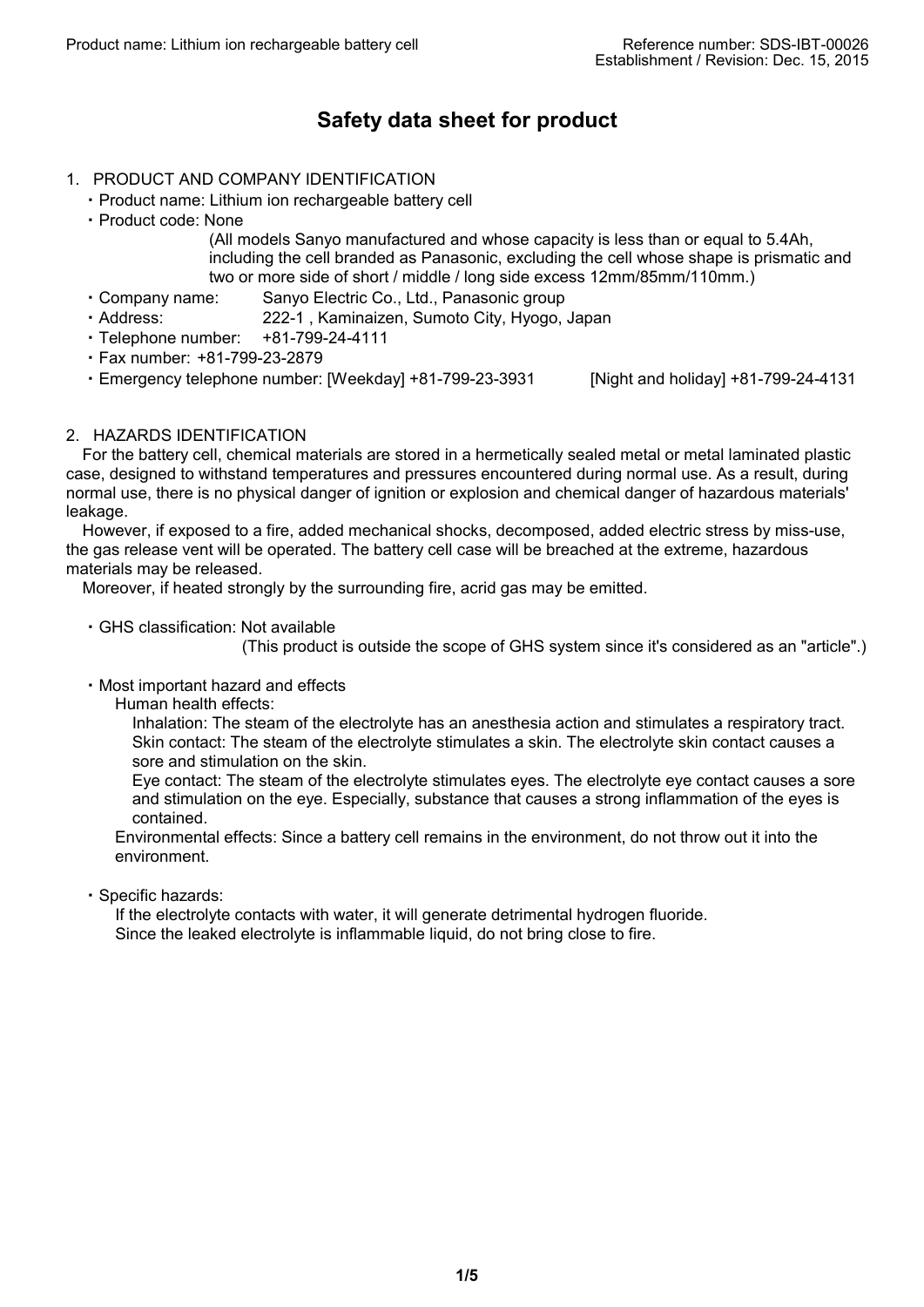## 3. COMPOSITION / INFORMATION ON INGREDIENTS

- ・Substance or preparation: Preparation
- ・Information about the chemical nature of product: \*1

| Portion                   | Material name                                             | Concentration   |
|---------------------------|-----------------------------------------------------------|-----------------|
|                           |                                                           | range (wt $%$ ) |
| Positive electrode        | Lithium transition metal oxidate ( $Li[M]_{m}[O]_{n}$ *2) | $20 - 60$       |
| Positive electrode's base | Aluminum                                                  | $1 - 10$        |
| Negative electrode        | Carbon                                                    | $10 - 30$       |
| Negative electrode's base | Copper                                                    | $1 - 15$        |
| Electrolyte               | Organic electrolyte principally involves ester            | $5 - 25$        |
|                           | carbonate                                                 |                 |
| Outer case                | Aluminum, iron, aluminum laminated plastic                | $1 - 30$        |

*\*1 Not every product includes all of these materials.*

*\*2 The letter M means transition metal and candidates of M are Co, Mn, Ni and Al. One compound includes one or more of these metals and one product includes one or more of the compounds. The letter m and n means the number of atoms.*

# 4. FIRST-AID MEASURES

## **Spilled internal cell materials**

・Inhalation:

Make the victim blow his/her nose, gargle. Seek medical attention if necessary.

・Skin contact:

Remove contaminated clothes and shoes immediately. Wash extraneous matter or contact region with soap and plenty of water immediately.

・Eye contact:

Do not rub one's eyes. Immediately flush eyes with water continuously for at least 15 minutes. Seek medical attention immediately.

## **A battery cell and spilled internal cell materials**

・Ingestion:

Make the victim vomit. When it is impossible or the feeling is not well after vomiting, seek medical attention.

## 5. FIRE-FIGHTING MEASURES

- ・Suitable extinguishing media: Plenty of water, carbon dioxide gas, nitrogen gas, chemical powder fire extinguishing medium and fire foam.
- ・Specific hazards: Corrosive gas may be emitted during fire.
- ・Specific methods of fire-fighting: When the battery burns with other combustibles simultaneously, take fireextinguishing method which correspond to the combustibles. Extinguish a fire from the windward as much as possible.

・Special protective equipment for firefighters: Respiratory protection: Respiratory equipment of a gas cylinder style or protection-against-dust mask Hand protection: Protective gloves Eye protection: Goggle or protective glasses designed to protect against liquid splashes Skin and body protection: Protective cloth

## 6. ACCIDENTAL RELEASE MEASURES

Spilled internal cell materials, such as electrolyte leaked from a battery cell, are carefully dealt with according to the followings.

・Precautions for human body:

Remove spilled materials with protective equipment (protective glasses and protective gloves). Do not inhale the gas as much as possible. Moreover, avoid touching with as much as possible.

- ・Environmental precautions: Do not throw out into the environment.
- ・Method of cleaning up: The spilled solids are put into a container. The leaked place is wiped off with dry cloth.
- ・Prevention of secondary hazards: Avoid re-scattering. Do not bring the collected materials close to fire.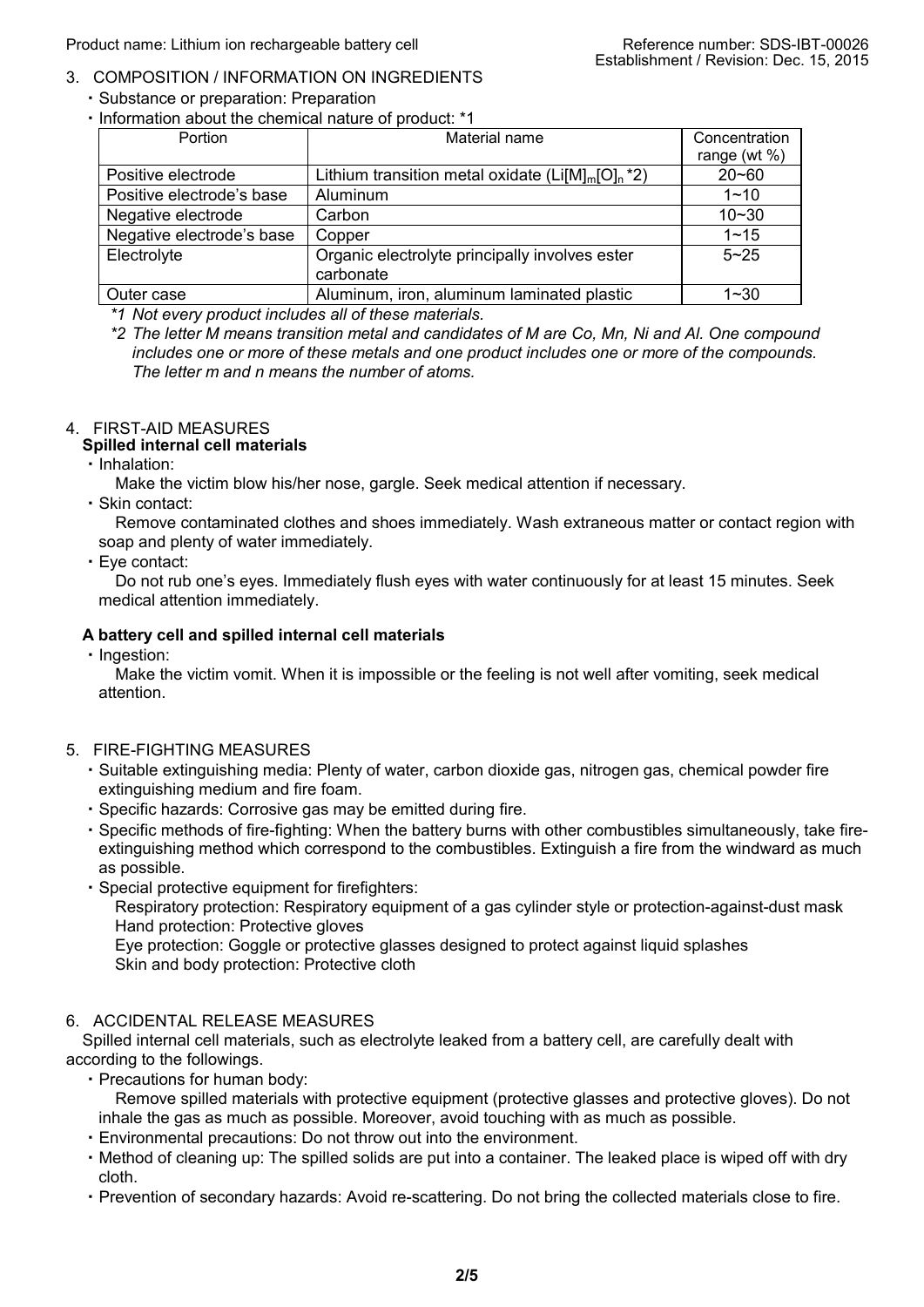Product name: Lithium ion rechargeable battery cell Reference number: SDS-IBT-00026

## 7. HANDLING AND STORAGE

- ・Handling suggestions
	- ・Do not connect the positive terminal to the negative terminal with electrical wire or chain.
	- ・Avoid polarity reverse connection when installing the battery to an instrument.
	- ・Do not wet the battery with water, seawater, drink or acid; or expose to strong oxidizer.
	- ・Do not damage or remove the external tube.
	- ・Keep the battery away from heat and fire.
	- ・Do not disassemble or reconstruct the battery; or solder the battery directly.
	- ・Do not give a mechanical shock or deform.
	- ・Do not use unauthorized charger or other charging method. Terminate charging when the charging process doesn't end within specified time.
- ・Storage
	- ・Do not store the battery with metalware, water, seawater, strong acid or strong oxidizer.
	- ・Make the charge amount 30~50% then store at room temperature or less (temperature= -20~35 degree C) in a dry (humidity: 45~85%) place. Avoid direct sunlight, high temperature, and high humidity.
	- ・Use insulative and adequately strong packaging material to prevent short circuit between positive and negative terminal when the packaging breaks during normal handling. Do not use conductive or easy to break packaging material.
- 8. EXPOSURE CONTROLS / PERSONAL PROTECTION (WHEN THE ELECTROLYTE LEAKS)
	- ・Control parameters
		- ACGIH has not been mentioned control parameter of electrolyte.
	- ・Personal protective equipment

Respiratory protection: Respirator with air cylinder, dust mask

Hand protection: Protective gloves

Eye protection: Goggles or protective glasses designed to protect against liquid splashes Skin and body protection: Working clothes with long sleeve and long trousers

## 9. PHYSICAL AND CHEMICAL PROPERTIES

・Appearance

Physical state: Solid Form: Cylindrical or Prismatic or Pouch (laminated) Color: Metallic color or black(without tube if it has tube) Odor: No odor

## 10. STABILITY AND REACTIVITY

- ・Stability: Stable under normal use
- ・Hazardous reactions occurring under specific conditions
	- ・Conditions to avoid: When a battery cell is exposed to an external short-circuit, crushes, deformation, high temperature above 100 degree C, it will be the cause of heat generation and ignition. Direct sunlight and high humidity.
	- ・Materials to avoid: Conductive materials, water, seawater, strong oxidizers and strong acids.
	- ・Hazardous decomposition products: Acrid or harmful gas is emitted during fire.

#### 11. TOXICOLOGICAL INFORMATION

- **Organic Electrolyte**
- ・Acute toxicity:
	- $LD_{50}$ , oral Rat 2,000mg/kg or more
- ・Irritating nature: Irritative to skin and eye

## 12. ECOLOGICAL INFORMATION

・Persistence/degradability:

Since a battery cell and the internal materials remain in the environment, do not bury or throw out into the environment.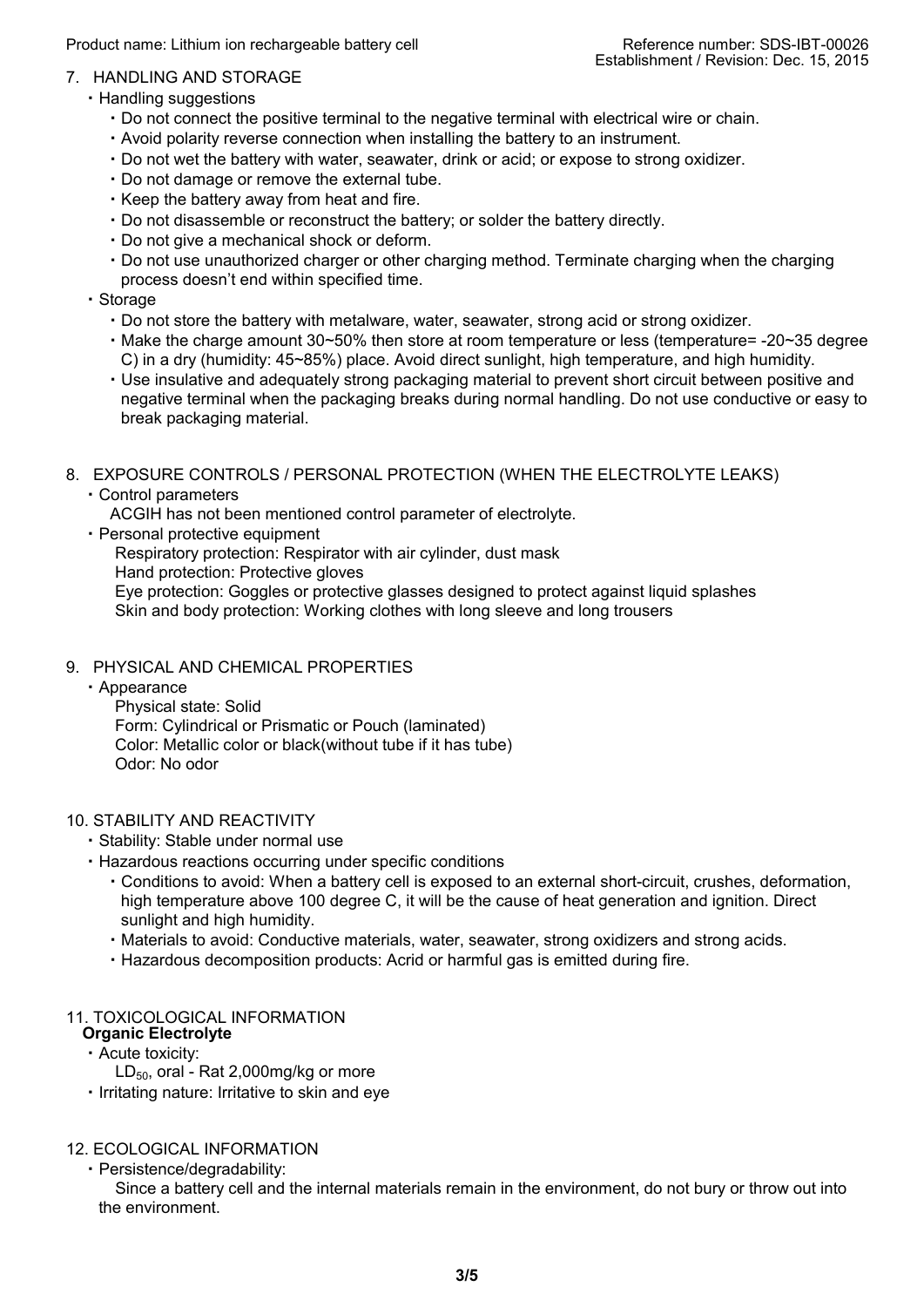#### 13. DISPOSAL CONSIDERATIONS

・Recommended methods for safe and environmentally preferred disposal:

#### **Product (waste from residues)**

Specified collection or disposal of lithium ion battery is required by the law like as "battery control law" in several nations. Collection or recycle of the battery is mainly imposed on battery's manufacturer or importer in the nations recycle is required.

## **Contaminated packaging**

Neither a container nor packing is contaminated during normal use. When internal materials leaked from a battery cell contaminates, dispose as industrial wastes subject to special control.

#### 14. TRANSPORT INFORMATION

In the case of transportation, avoid exposure to high temperature and prevent the formation of any condensation. Take in a cargo of them without falling, dropping and breakage. Prevent collapse of cargo piles and wet by rain. The container must be handled carefully. Do not give shocks that result in a mark of hitting on a cell. Please refer to Section 7-HANDLING AND STORAGE also.

#### **UN regulation**

- ・UN number: 3480 (3481 when the battery is contained in equipment or packed with equipment)
- ・Proper shipping name:

Lithium ion batteries ("lithium ion batteries contained in equipment" or "lithium ion batteries packed with equipment")

・Class: 9 \*

*\* Although this product meets the criteria of "dangerous goods" and are classified as "lithium ion batteries", depending on the battery's total capacity in the packaging, etc., they may not be subject to the fully regulated provisions.*

### **Regulation depends on region and transportation mode**

・Worldwide - Air transportation:

ICAO/IATA-DGR [packing instruction 965 section IB or II] (When shipping batteries "packed with" or "contained in" equipment, use packing instruction 966 or 967 as appropriate.)

- ・Worldwide Ocean transportation: IMO-IMDG Code [special provision 188]
- ・Europe Ground transportation: ADR [special provision 188]
	- *\* Instructions or provisions in the box brackets are conditions to make the battery cell exempted from full regulation.*

## 15. REGULATORY INFORMATION

・Regulations specifically applicable to the product:

Wastes Disposal and Public Cleaning Law [Japan]

Law for Promotion of Effective Utilization of resources [Japan]

US Department of Transportation 49 Code of Federal Regulations [USA]

*\* About overlapping regulations, please refer to Section 14-TRANSPORT INFOMATION.*